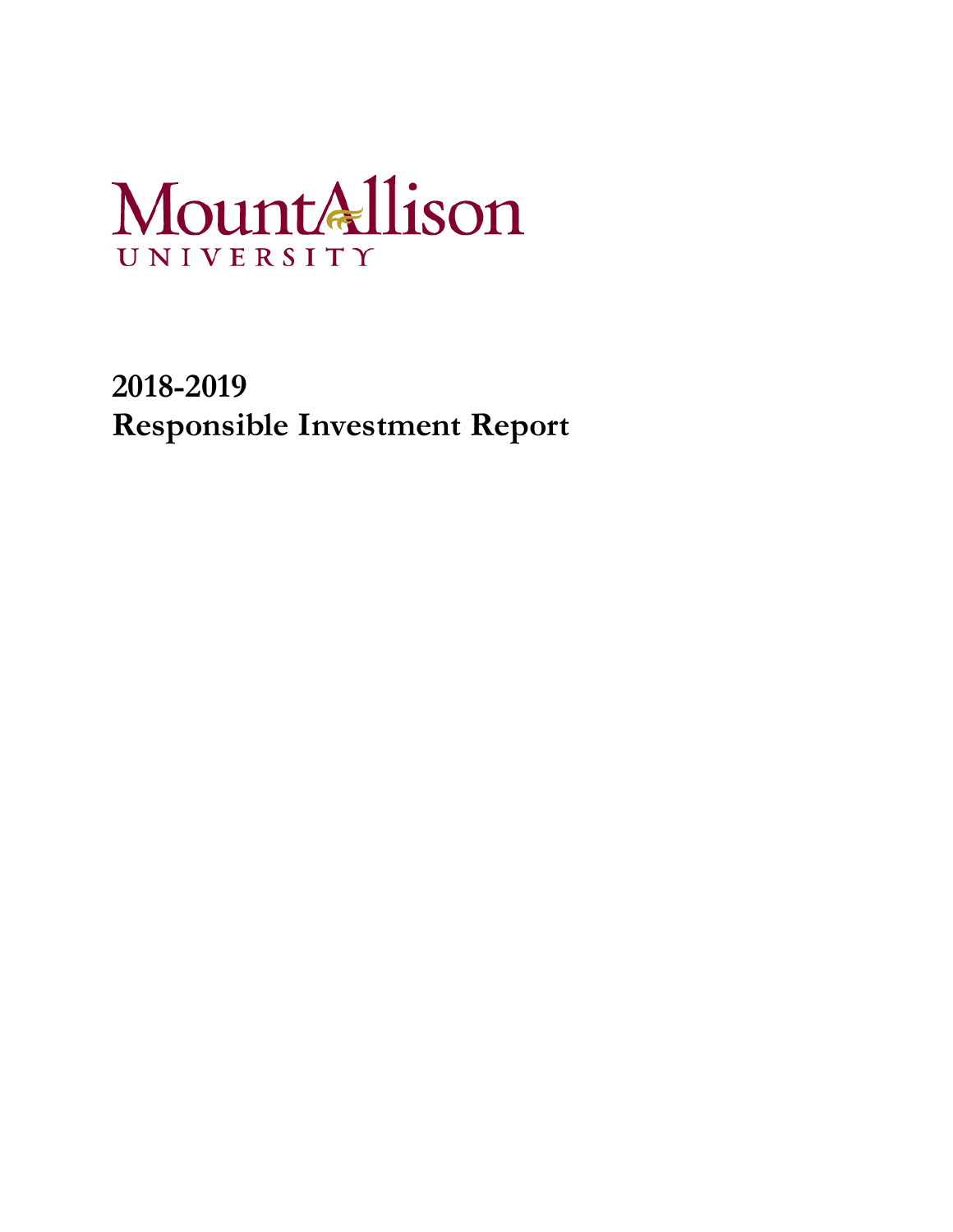# **Table of Contents**

| Background                                                             | 3              |  |
|------------------------------------------------------------------------|----------------|--|
| What is responsible investment?                                        | $\mathfrak{Z}$ |  |
| What are environmental, social and governance (ESG) factors?           | 3              |  |
| United Nations supported Principles for Responsible Investment (PRI)   | $\overline{4}$ |  |
| <b>Mount Allison investment policies</b>                               |                |  |
| How do Mount Allison's investment managers incorporate ESG factors?    | 5              |  |
| Spotlight on our investment managers' responsible investing activities | 6              |  |
| Disclosure of annual holdings                                          |                |  |
| Options for new donations                                              |                |  |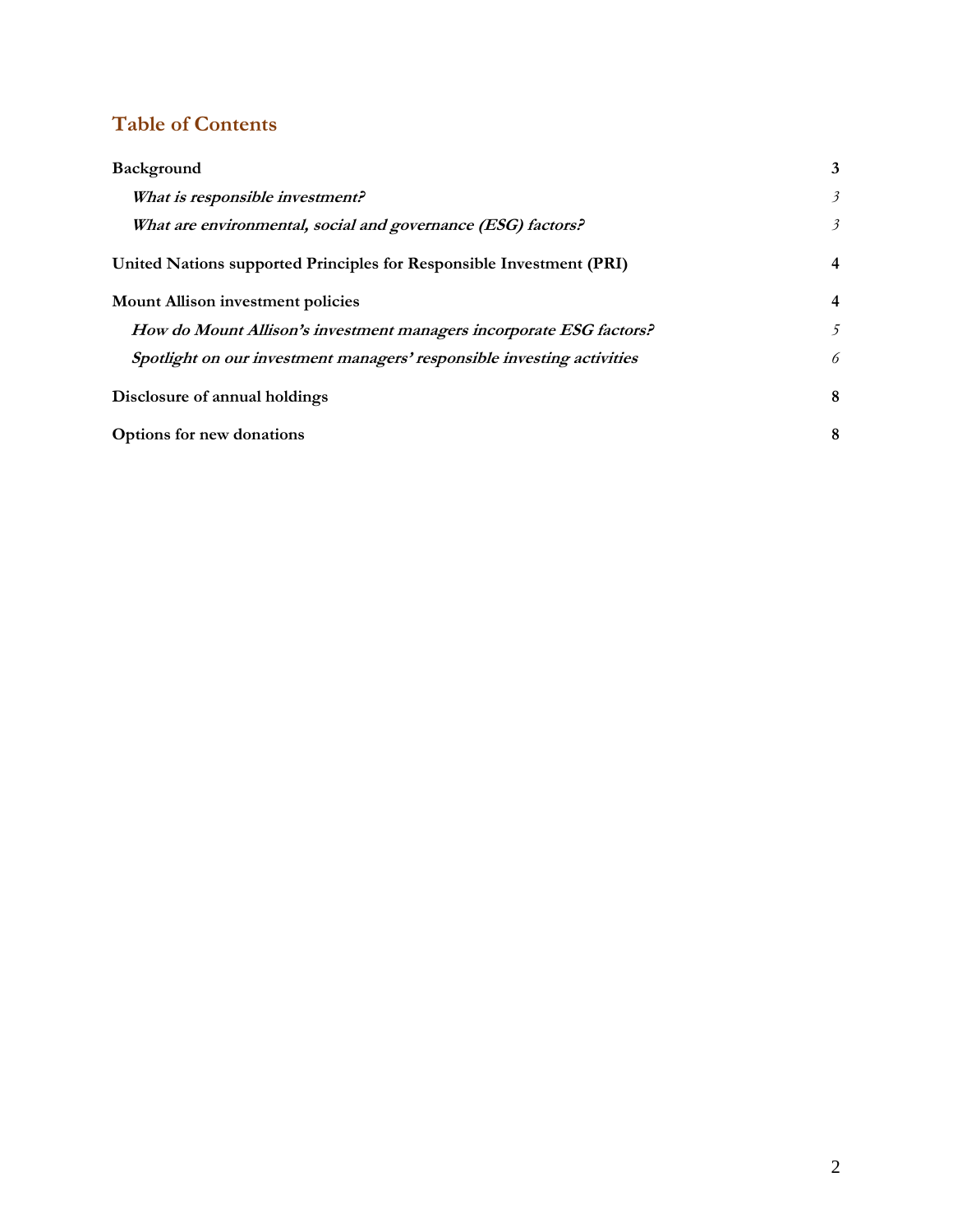# <span id="page-2-0"></span>**Background**

In 2016, the Board of Regents created the Responsible Investment Sub-committee.

The Sub-committee brought forward a number of recommendations, which the Board approved in April 2017.

Those recommendations included:

- Updating applicable investment policies to consider environmental, social, and governance factors (ESG)
- Providing donors with the option to invest new donations in a fund that excludes or limits investment in certain sectors
- Becoming a signatory to the United Nations Principles of Responsible Investment (UNPRI)
- Making available a list of the underlying stock and bond holdings of the University's pooled funds
- Producing an annual report on the University's responsible investment activities

This annual report detailing the progress made by Mount Allison to implement these recommendations.

### <span id="page-2-1"></span>**What is responsible investment?**

Responsible investment is an approach to investing that aims to incorporate environmental, social and governance (ESG) factors into investment decisions, to ensure that all relevant factors are accounted for when assessing risk and return.

### <span id="page-2-2"></span>**What are environmental, social and governance (ESG) factors?**

Examples of environmental, social and governance (ESG) factors are numerous and ever-shifting. They include:

- **Environmental** climate change, greenhouse gas (GHG) emissions, resource depletion, waste and pollution, deforestation
- **Social** working conditions, including slavery and child labour; local communities, including Indigenous communities; conflict; health and safety; employee relations; diversity
- **Governance** executive pay, bribery and corruption, political lobbying and donations, board diversity and structure, tax strategy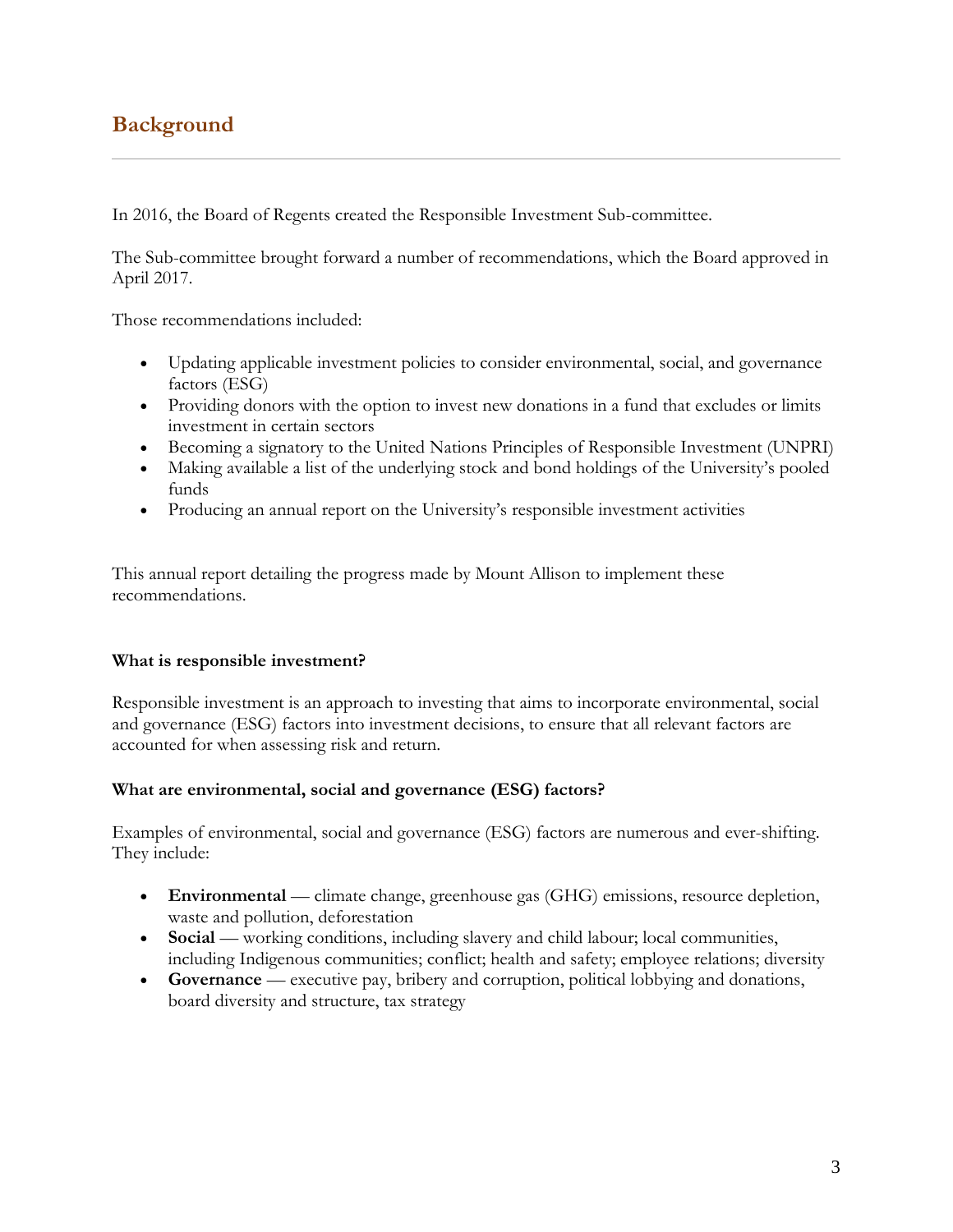## <span id="page-3-0"></span>**United Nations supported Principles for Responsible Investment (PRI)**

Mount Allison is a signatory to the Principles for Responsible Investment (PRI). Mount Allison joined the PRI in May 2018.

The PRI (https://www.unpri.org/) is an international proponent of responsible investment with signatories from around the globe. It supports signatories in incorporating environment, social, and governance (ESG) factors into their investment decisions and encourages investors to use responsible investment to enhance returns and better manage risks. The PRI is supported by the United Nations.

The PRI outlines the following six principles for responsible investment:

- Principle 1: We will incorporate ESG issues into investment analysis and decision-making processes.
- Principle 2: We will be active owners and incorporate ESG issues into our ownership policies and practices.
- Principle 3: We will seek appropriate disclosure on ESG issues by the entities in which we invest.
- Principle 4: We will promote acceptance and implementation of the Principles within the investment industry.
- Principle 5: We will work together to enhance our effectiveness in implementing the Principles.
- Principle 6: We will each report on our activities and progress towards implementing the Principles.

PRI signatories are required to report publicly on their responsible investment activities each year. 2019 was the first year Mount Allison completed the PRI's reporting framework and the report is available at [www.unpri.org.](http://www.unpri.org/) The University will use the first report as a basis for further improvements in responsible investment reporting. In addition, University staff attended professional development opportunities focused on the subject of responsible investment, such as NATOA, a conference concerning matters related to Truth and Reconciliation in an investment context.

## <span id="page-3-1"></span>**Mount Allison investment policies**

Mount Allison has a number of policies that govern its investments, including policies that outline how short-term cash balances will be managed and invested, how the endowment fund will be managed and invested, and how much of the endowment fund can be spent each year.

In 2017, Mount Allison's Board of Regents approved an update to the Endowment Management Policy (Policy 7205) to include ESG factors as one of the beliefs which guide decision-making on investments.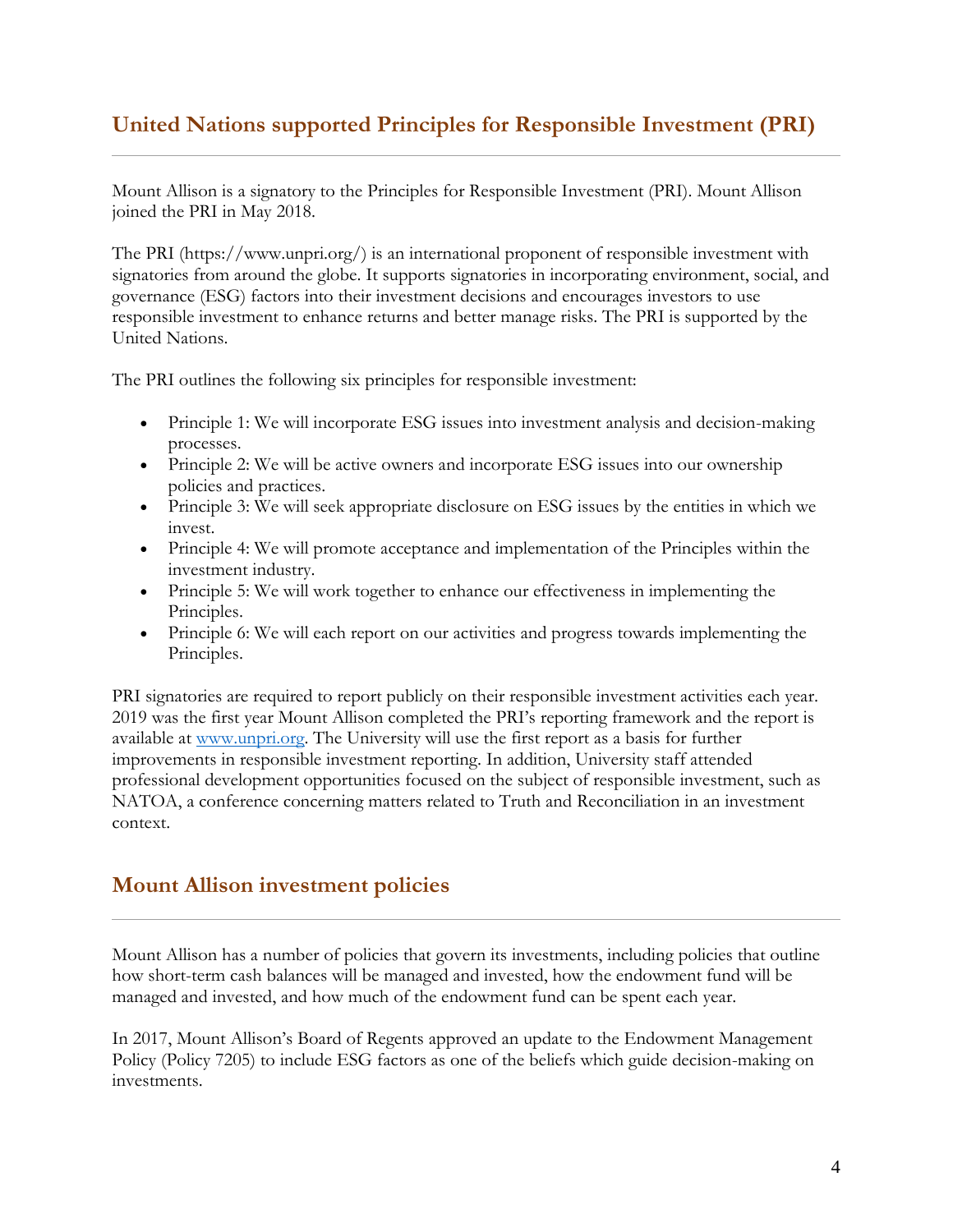The University does not directly invest in shares or bonds of companies. Instead, like other university endowments and pension funds, pooled investment vehicles are used, which provide Mount Allison with a more cost-effective way to achieve diversification. This means that Mount Allison does not have direct control over the individual securities held in those pooled funds. Instead, Mount Allison selects and continuously monitors third-party investment managers and uses an investment consultant to assist with this process.

ESG issues are also now a formal consideration in the selection of investment managers and other service providers. In addition, Mount Allison will engage with its investment managers and encourage them to engage with investee companies to improve corporate ESG performance.

### <span id="page-4-0"></span>**How do Mount Allison's investment managers incorporate ESG factors?**

With the support of an investment consultant, investment managers are regularly monitored. The following table provides a list of our investment managers as of Sept. 30, 2019 along with their status as UNPRI signatory and details on their approach to responsible investing.

| Asset Class /          |                 | <b>UNPRI</b> | Further details on the firm's approach to                                      |
|------------------------|-----------------|--------------|--------------------------------------------------------------------------------|
| Strategy               | Firm            | Signatory    | responsible investment                                                         |
| <b>Fixed Income</b>    | BlackRock       | Yes          | https://www.blackrock.com/institutions/en-                                     |
|                        |                 |              | us/literature/whitepaper/bii-sustainable-<br>investing-bonds-november-2019.pdf |
| <b>Canadian Equity</b> | Connor, Clark   | Yes          | https://www.cclgroup.com/cclim/en/home/w                                       |
|                        | & Lunn          |              | hat-we-do/responsible-investing                                                |
| <b>Canadian Equity</b> | Phillips,       | Yes          | https://institutional.phn.com/our-                                             |
|                        | Hager &         |              | solutions/esg/content/default.fs                                               |
|                        | North           |              |                                                                                |
| <b>US Equity</b>       | Commonfund      | Yes          | https://www.commonfund.org/investments/ca                                      |
|                        |                 |              | pabilities/responsible-investing/                                              |
| International          | Fidelity        | Yes          | https://www.fidelity.com/bin-                                                  |
| <b>Equity</b>          | Investments     |              | public/060 www fidelity com/documents/abo                                      |
|                        |                 |              | ut-fidelity/ESG-StatementofPolicy.pdf                                          |
| <b>Global Equity</b>   | Dimensional     | Yes          | https://us.dimensional.com/about-                                              |
| <b>Small Cap</b>       | Fund            |              | <u>us/corporate-governance</u>                                                 |
|                        | Advisors        |              |                                                                                |
| Emerging               | Schroders       | Yes          | https://www.schroders.com/en/insights/topic-                                   |
| <b>Markets Equity</b>  |                 |              | <u>landing-page/?categoryId=239</u>                                            |
| Infrastructure         | Grosvenor       | Yes          | https://www.gcmgrosvenor.com/responsible-                                      |
|                        | Capital         |              | investing/                                                                     |
|                        | Management      |              |                                                                                |
| <b>Global Equity</b>   | <b>TD</b> Asset | Yes          | https://www.tdaminstitutional.com/tmi/conten                                   |
| (Low-volatility)       | Management      |              | t/AU CorpVision?language=en CA                                                 |
| <b>Hedge Fund</b>      | Abbey Capital   | $\rm No$     |                                                                                |
| <b>Targeted Return</b> | Wellington      | Yes          | https://www.wellington.com/en/esg-                                             |
| <b>Strategy</b>        | Management      |              | integration/                                                                   |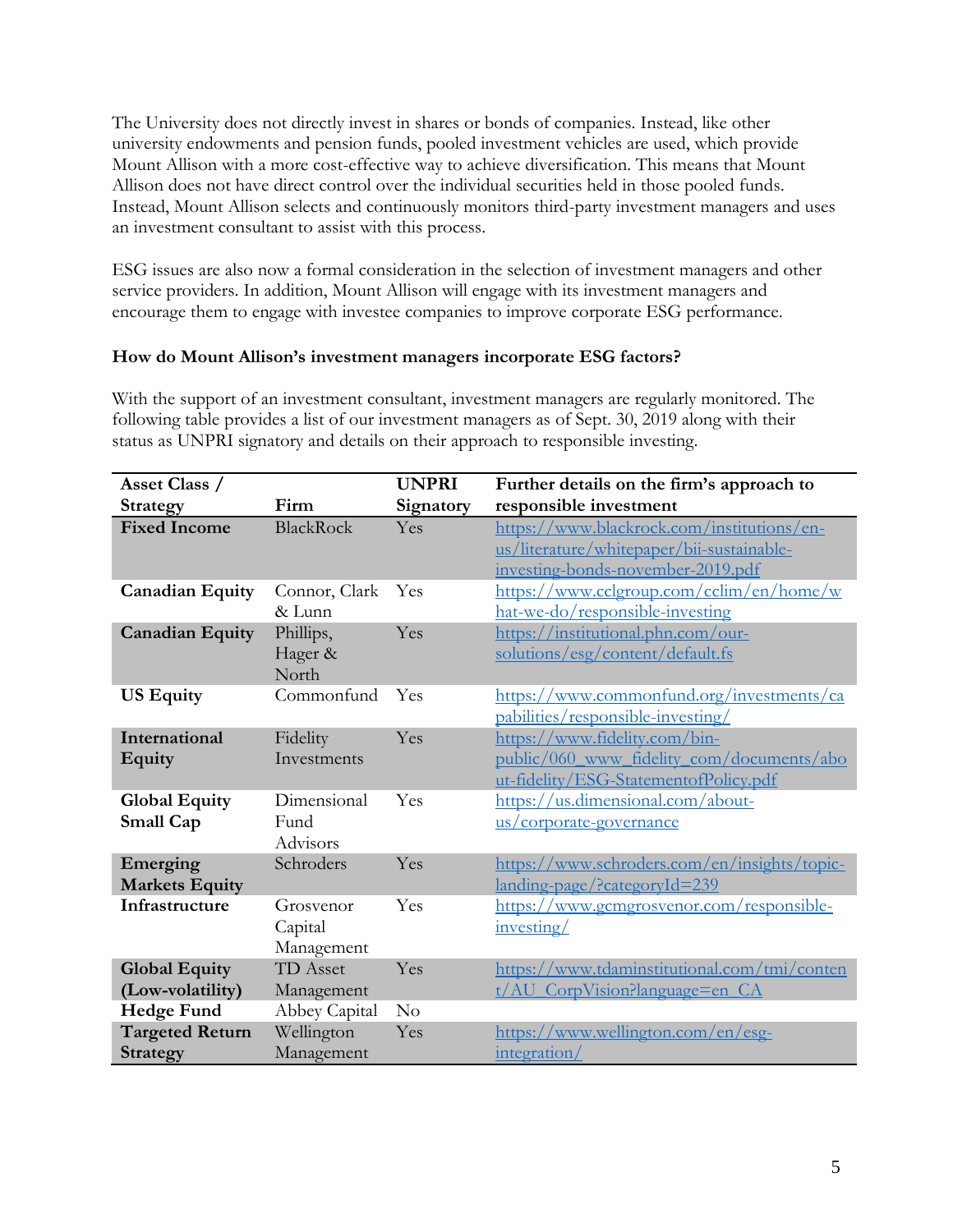## <span id="page-5-0"></span>**Spotlight on our investment managers' responsible investing activities**

#### **Schroders Investment Management**

At Schroders, responsible investment principles drive our investment decisions and the way we manage funds. We have been incorporating ESG considerations into our fundamental research and security selection process for over 20 years. Over this time the information and tools available to us, our resources, the depth of our expertise and our approach to integrating Responsible Investment principles has evolved, but our commitment has remained the same: to be active owners of the companies in which we invest and to reflect environmental, social and governance (ESG) factors as part of our overall investment process.

We recognize that ESG factors can have a material impact on a company's performance both in the short and long term, as well as the inherent risk of investing in a company, which is why they play a crucial role in enhancing our understanding of a company's fair value and ability to deliver long-term success. As active fundamental investors in emerging markets, we believe that relying on ESG ratings or quantitative screens risks oversimplifying ESG considerations. A more careful analysis can enable an understanding of the business model and management motivations, within the context of a company's operating environment. This is particularly relevant in emerging and frontier market investing, where disclosures may be reduced and regulations less stringent.

Our integration approach spans the breadth of the ownership lifecycle, from identifying trends and analyzing companies through ownership, engagement, voting and reporting. Engagement forms a core part of our approach to ESG. Companies play a critical role in societies and are heavily exposed to changes in those societies and the natural environment. By engaging with companies and their management we can improve our understanding of the issues they face and their approaches to managing them, helping us to protect and enhance the value of our investments. In 2018, our dedicated Sustainable Investment team undertook over 2,200 specialist ESG engagements with companies across 52 countries globally.

We also collaborate with peers in a number of industry groups, organizations and initiatives. We believe that sharing our knowledge and working with peers and policy makers will play a critical role in shaping a sustainable future and achieving long-term returns.

For more information on Schroders' responsible investment activities and publications, please visit [www.schroders.com/sustainability](http://www.schroders.com/sustainability)